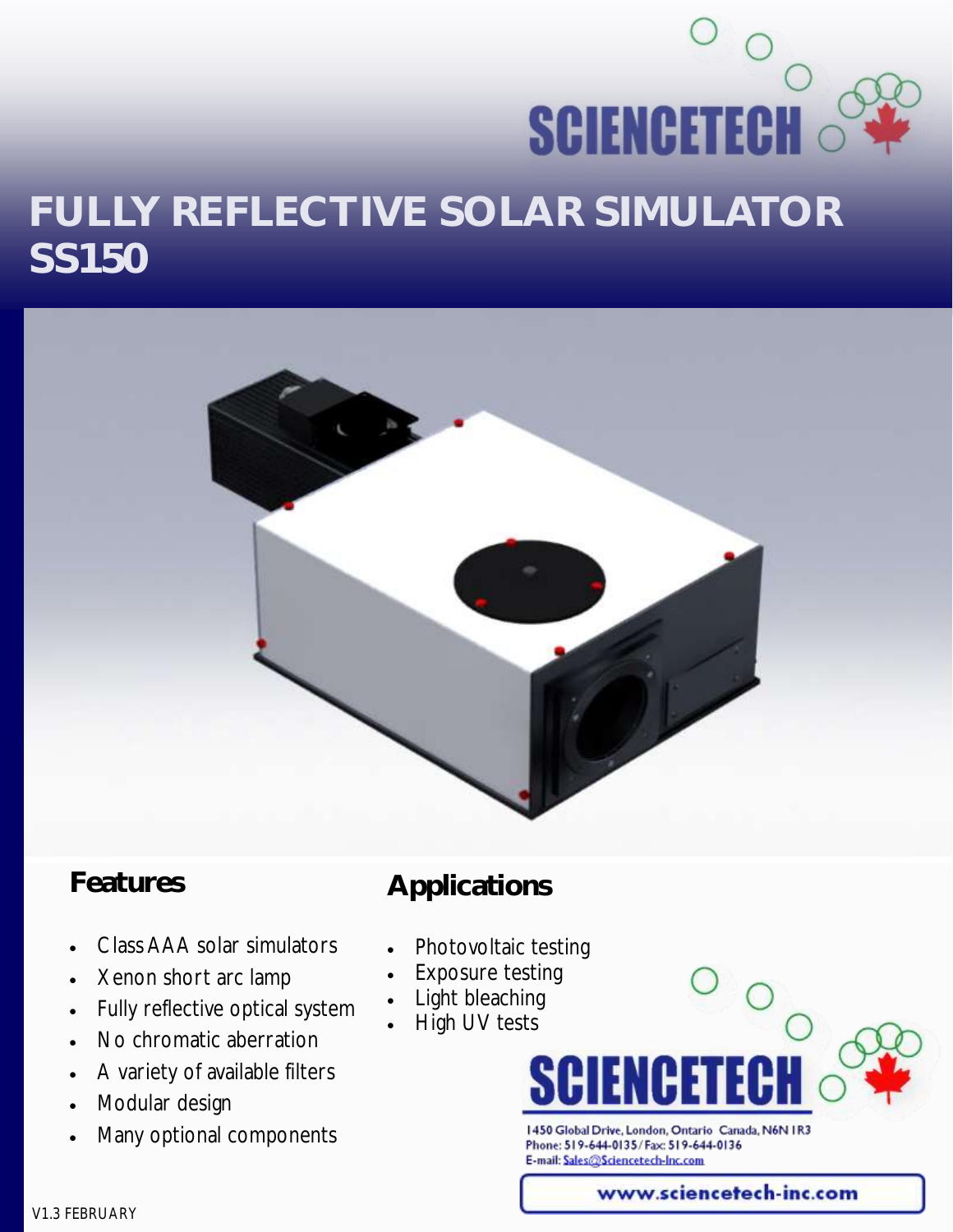#### **FULLY REFLECTIVE SOLAR SIMULATORS SS150**



Sciencetech was the first manufacturer of Class AAA Solar Simulators using 150W sources, and continues to innovate with high efficiency systems. The SS150 is Sciencetech's smallest fully reflective model available making it extremely portable and easy to use. Sciencetech's proprietary fully reflective design uses metal coated mirrors and passes the whole spectrum without compromise. This is a distinct advantage over refractive based systems that are limited by the properties of the transparent material used.

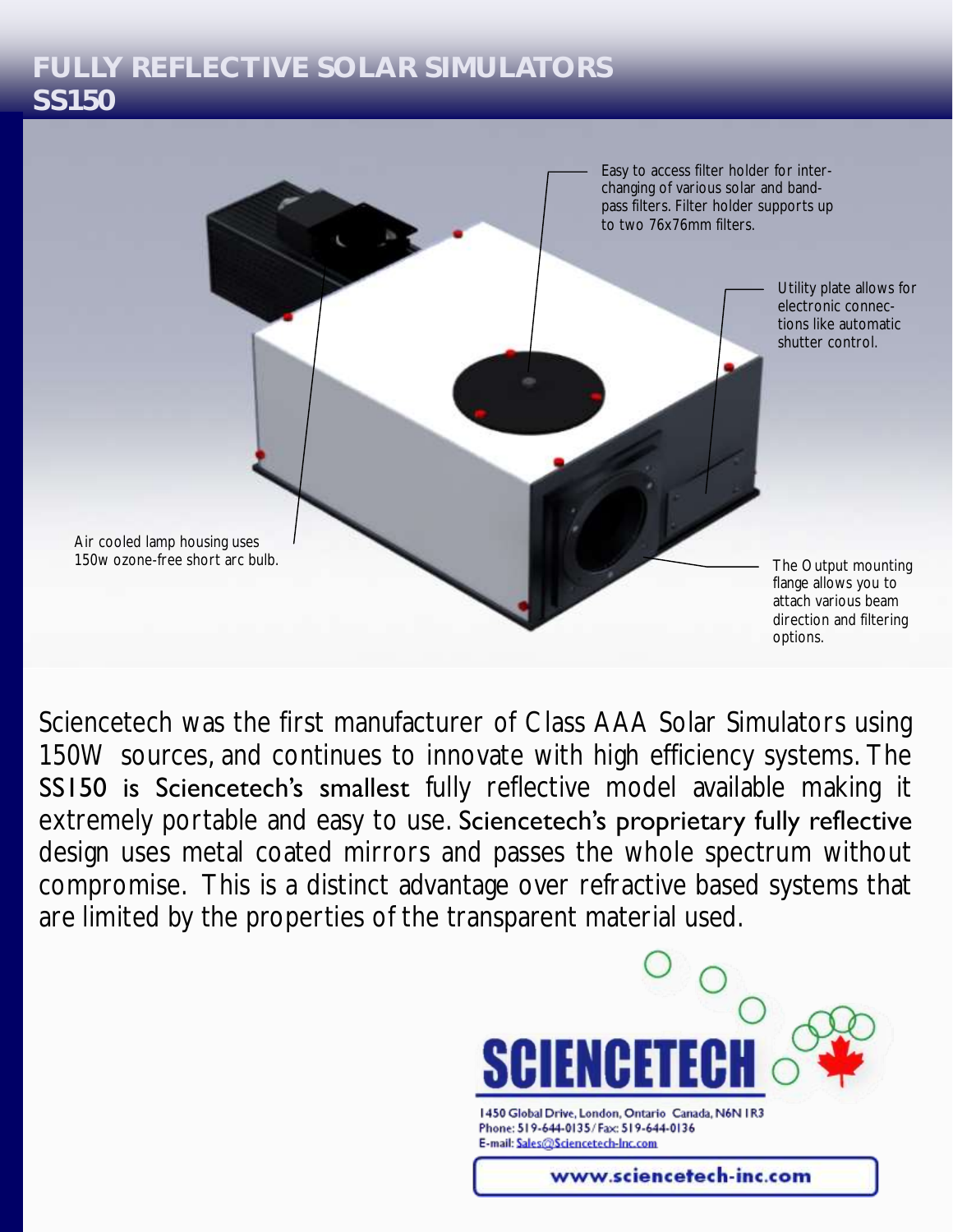## **NON-UNIFORMITY**

| Item Number | Model # | Target Diameters (cm)<br>1 Sun |         |         |
|-------------|---------|--------------------------------|---------|---------|
|             |         | Class A                        | Class B | Class C |
| 160-9001    | SS150   |                                | 65      |         |

# **SPECTRAL MATCH**

| Range (nm) | <b>ASTM</b><br>AM 1.5G | Sciencetech FRSS<br>AM 1.5G | <b>ASTM</b><br>AM <sub>0</sub> | Sciencetech FRSS<br>AM <sub>0</sub> | Class A Match |
|------------|------------------------|-----------------------------|--------------------------------|-------------------------------------|---------------|
| 300-400    |                        |                             | 8.0%                           | 7.3%                                | <b>PASS</b>   |
| 400-500    | 18.40%                 | 15.12%                      | 16.4%                          | 17.7%                               | <b>PASS</b>   |
| 500-600    | 19.90%                 | 17.54%                      | 16.3%                          | 17.0%                               | <b>PASS</b>   |
| 600-700    | 18.40%                 | 19.67%                      | 13.9%                          | 14.1%                               | <b>PASS</b>   |
| 700-800    | 14.90%                 | 15.63%                      | 11.2%                          | 10.5%                               | <b>PASS</b>   |
| 800-900    | 12.50%                 | 12.34%                      | 9.0%                           | 9.2%                                | <b>PASS</b>   |
| 900-1100   | 15.90%                 | 19.70%                      | 13.1%                          | 14.0%                               | <b>PASS</b>   |
| 1100-1400  |                        |                             | 12.2%                          | 10.2%                               | PASS          |

# **TECHNICAL SPECIFICATIONS**

| Collimation Angle (± degrees)                      | 2.5 degree divergence |
|----------------------------------------------------|-----------------------|
| <b>Typical Power Output</b><br>(mW/cm^2 at target) | 100                   |
| Uniformity                                         | ${<}2\%$              |
| Uniformity Classification                          | A (ASTM E927-05)      |
| Temporal Instability                               | ${<}2\%$              |
| Temporal Instability<br>Classification             | A (ASTM E927-05)      |
| Spectral Match                                     | See table             |
| Spectral Match Classification                      | A (ASTM E927-05)      |
| Working Distance (cm)                              | $76 + 2.5$ cm         |
| Lamp Power Requirements                            | 150W                  |
| Line Regulation Requirement                        | 0.01%                 |



1450 Global Drive, London, Ontario Canada, N6N IR3 Phone: 519-644-0135/Fax: 519-644-0136 E-mail: Sales@Sciencetech-Inc.com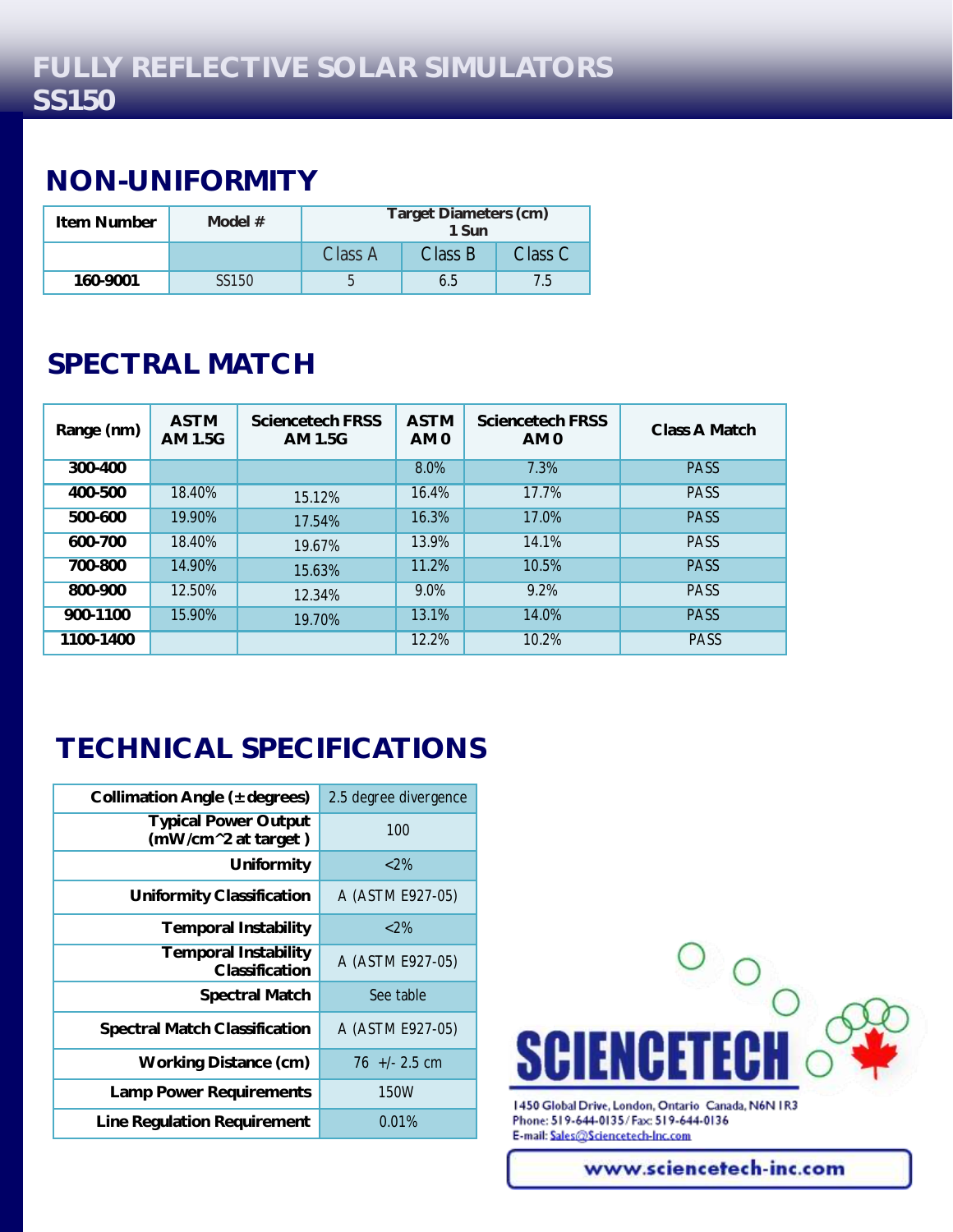#### **FULLY REFLECTIVE SOLAR SIMULATORS SS150**

Sciencetech's fully reflective solar simulators can be configured to suite your requirements.

The homogenizer can be customized to include a computer controllable shutter and the lamp housing can be customized to include a light intensity stabilizer.

A range of solar cell chucks with options such as vacuum clamps, thermoelectric or water cooling, micropositioners as well as complete IV testing software and hardware are also available.

The model SS150 can be mounted on a vertical stand for downward facing operation.



## **CONFIGURATION OPTIONS**

|                                    | Lamp Housing Configuration Options                                                                    |          |
|------------------------------------|-------------------------------------------------------------------------------------------------------|----------|
| (FS-02) Light Intensity Stabilizer |                                                                                                       | 115-9021 |
|                                    | Spare Lamp, 150W Xe, Ozone Free                                                                       | 650-0055 |
| Homogenizer Configuration Options  |                                                                                                       |          |
|                                    | (SSES) Computer Controlled Shutter                                                                    | 160-8004 |
| (CTBT) Beam Turner Assembly        |                                                                                                       | 160-9009 |
| Body Options                       |                                                                                                       |          |
|                                    | (DFS-150) Downward Facing Vertical Stand. Includes<br>mounting plate, target table, foot base.        | 160-9013 |
| Castors                            | (BASE-SS-ROLL) Solar Simulator Base Assembly with                                                     | 165-8048 |
| Complete Package Options           |                                                                                                       |          |
| DFS-150                            | (SS-150A/DFS) SS150 with Downward Facing Stand.<br>Includes SS150, Power Supply, External Igniter and | 160-9021 |



Phone: 519-644-0135/Fax: 519-644-0136 E-mail: Sales@Sciencetech-Inc.com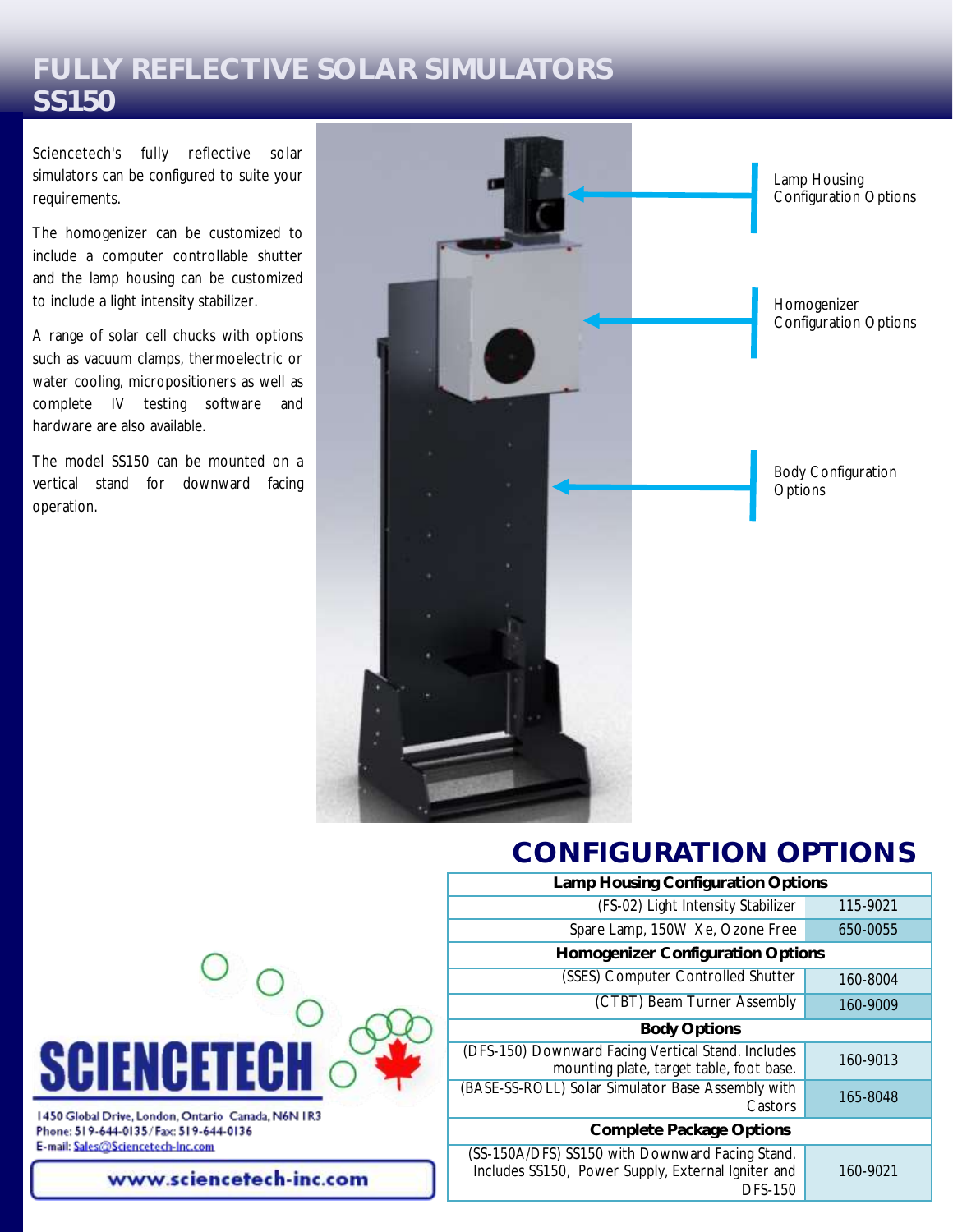#### **FILTER OPTIONS**

| Item number                                           | Description                                                  |  |
|-------------------------------------------------------|--------------------------------------------------------------|--|
| <b>Filter Holder</b>                                  |                                                              |  |
| 100-8035                                              | 3" filter holder for SS style filters, 2.5 mm thick maximum  |  |
|                                                       | Spectral Filters-near 0 degree-3" filter slot in homogenizer |  |
| 640-9005                                              | 75 mm Mesh 34% Neutral Density Filter with Holder            |  |
| 640-9006                                              | 75 mm Mesh 49% Neutral Density Filter with Holder            |  |
| 640-9007                                              | 75 mm Mesh 71% Neutral Density Filter with Holder            |  |
| 640-9011                                              | Visible longpass filter 400±6 nm, with Holder                |  |
| 640-9012                                              | Hot Mirror for UV applications, 3" Square                    |  |
| 640-8014                                              | Pass UVA, block UVB, VIS, and IR                             |  |
| 640-9014                                              | Pass VIS-IR, Block UVA+B - 0 degree option (WG395)           |  |
| 640-9017                                              | Pass UVA-VIS, IR ; block UVB                                 |  |
| 640-9016                                              | Pass UVA+B, Block VIS, IR - 0 degree option                  |  |
| 640-8012                                              | Pass UVA+B, pass some IR Block VIS - 0 degree option         |  |
| 640-0120                                              | Pass UVB Block UVA and above                                 |  |
|                                                       |                                                              |  |
| Air mass filter - near 0 degree incidence             |                                                              |  |
| 160-8020                                              | Air Mass AM0 filter for SS serious solar (Standard Range)    |  |
| 160-8022                                              | Air Mass AM0 filter for SS serious solar (Standard Range)    |  |
| 160-8024                                              | Air Mass AM0 filter for SS serious solar (Standard Range)    |  |
| 160-8026                                              | Air Mass AM0 filter for SS serious solar (Standard Range)    |  |
| 160-8028                                              | Air Mass AM0 filter for SS serious solar (Standard Range)    |  |
|                                                       |                                                              |  |
| Homogenizer IR water filter                           |                                                              |  |
| 100-8018                                              | IR water filter, 3" Stainless steel, Fused Silica Window     |  |
|                                                       |                                                              |  |
| Beam turning filter - 45 degrees - used with 165-8034 |                                                              |  |
| 640-8004                                              | Pass VIS, block UV, IR - CTBT option                         |  |
| 640-8008                                              | Pass IR, Block VIS, UV                                       |  |
| 640-8011                                              | Pass UVA+B, block VIS, IR - CTBT option                      |  |
|                                                       |                                                              |  |



1450 Global Drive, London, Ontario Canada, N6N IR3 Phone: 519-644-0135/Fax: 519-644-0136 E-mail: Sales@Sciencetech-Inc.com

www.sciencetech-inc.com

**CONTACT US FOR A QUOTE OR TO TELL US ABOUT YOUR CUSTOM APPLICATION**